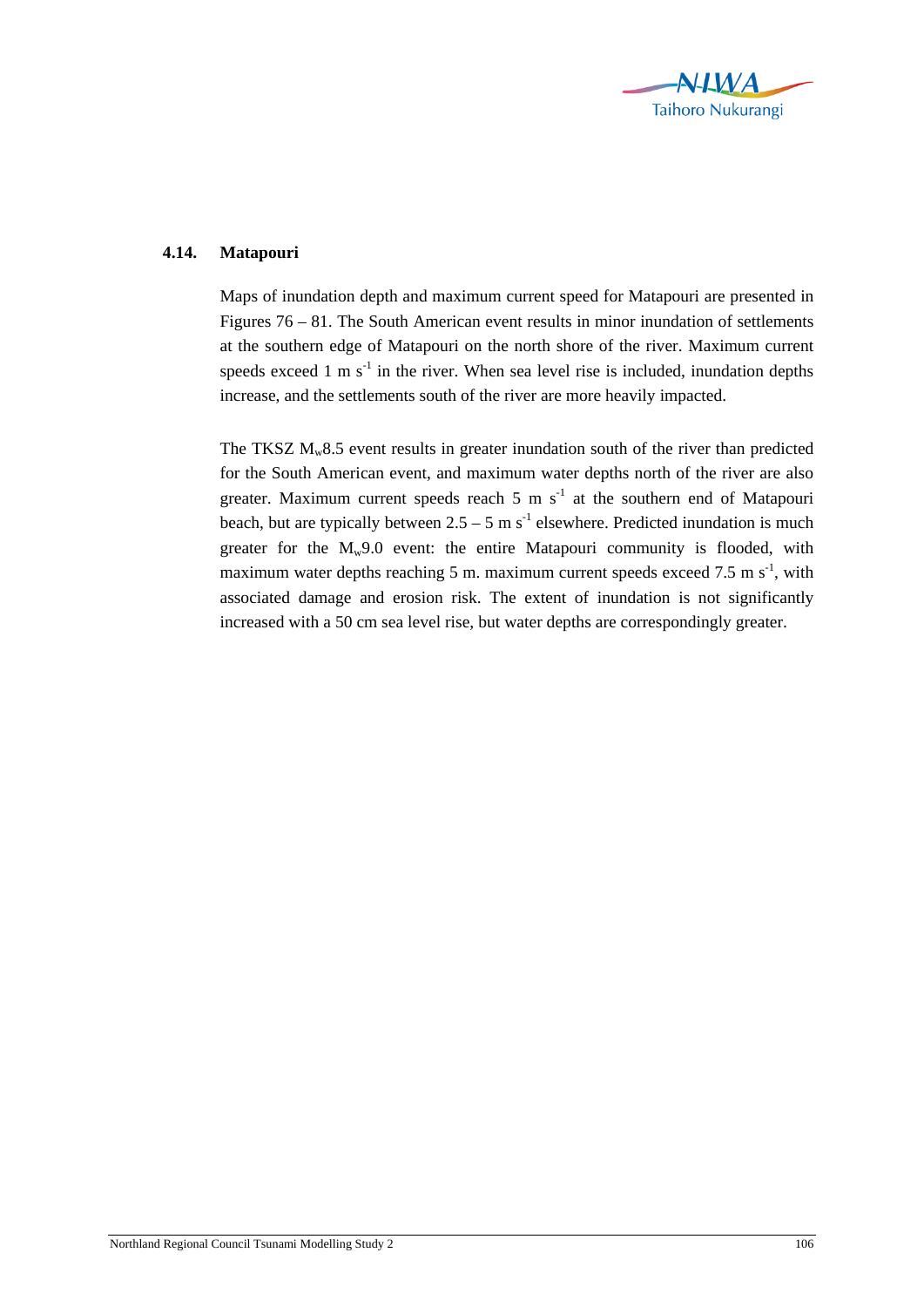



Figure 76: Matapouri: Maximum inundation speed (upper) and depth (lower) plots for the South American tsunami scenario at MHWS (to extent of LIDAR).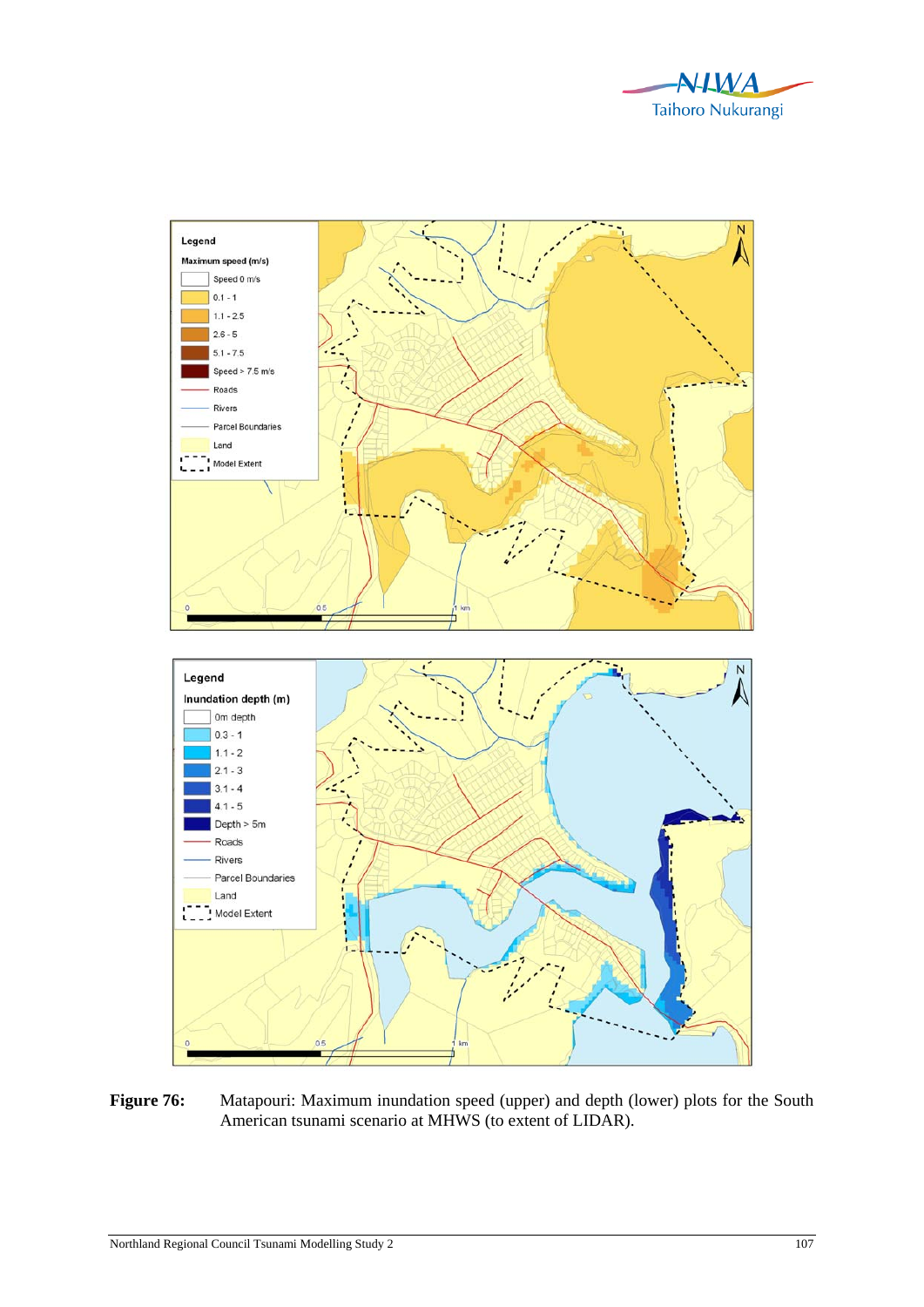



Figure 77: Matapouri: Maximum inundation speed (upper) and depth (lower) plots for the South American tsunami scenario at MHWS + 50cm (to extent of LIDAR).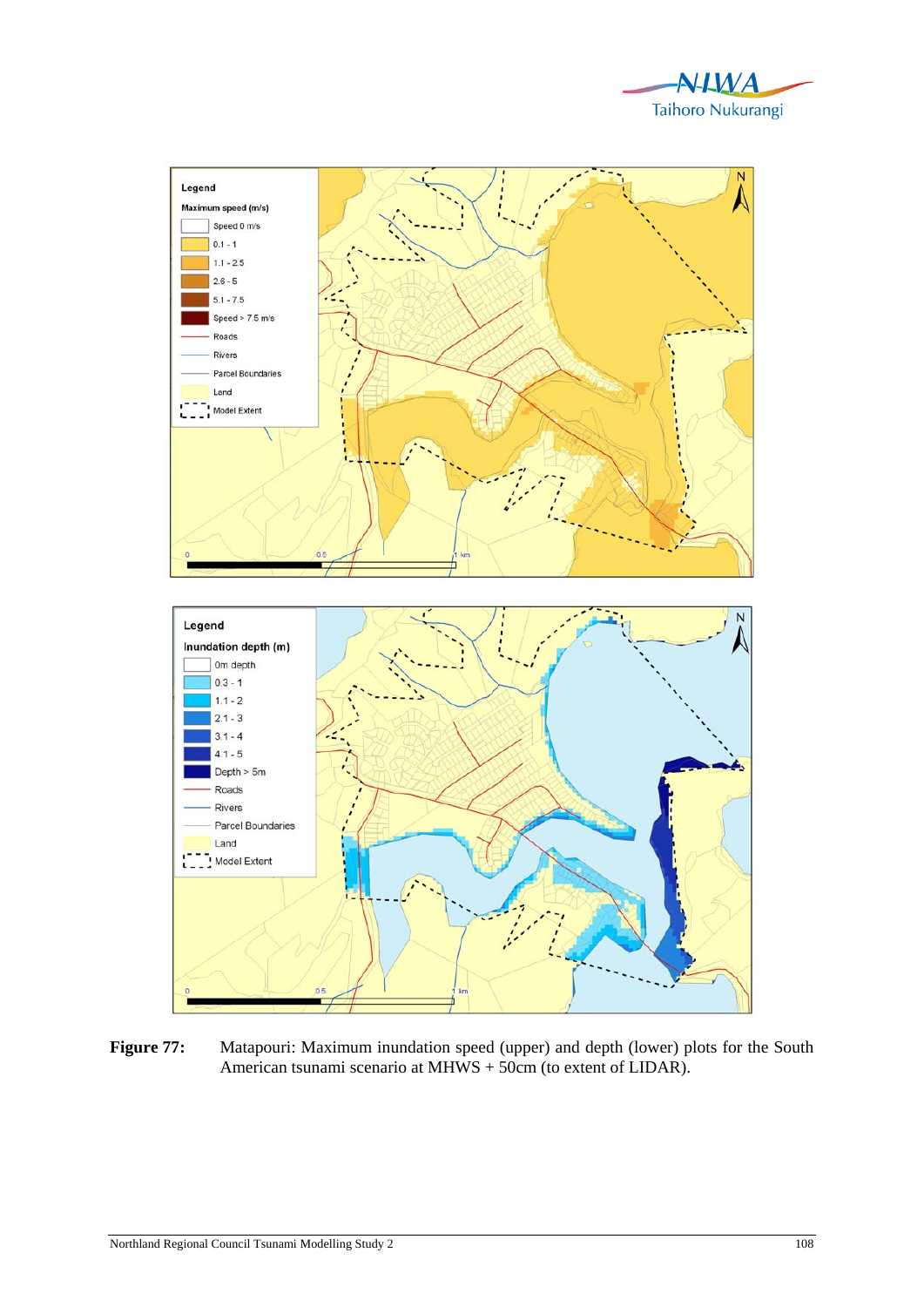



**Figure 78:** Matapouri: Maximum inundation speed (upper) and depth (lower) plots for the M<sub>w</sub>8.5 Tonga-Kermadec subduction zone scenario at MHWS (to extent of LIDAR).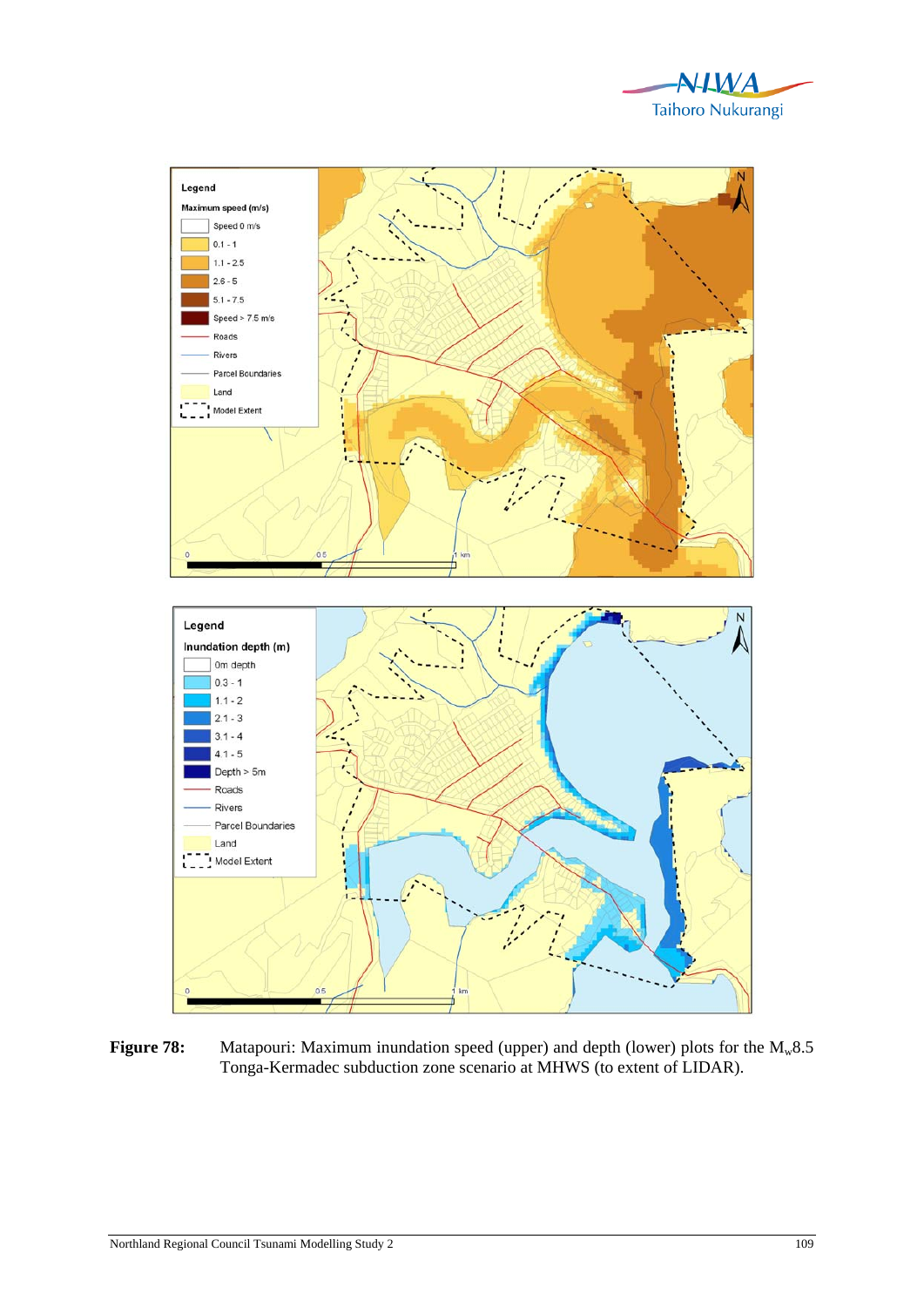



**Figure 79:** Matapouri: Maximum inundation speed (upper) and depth (lower) plots for the M<sub>w</sub>8.5 Tonga-Kermadec subduction zone scenario at MHWS + 50cm (to extent of LIDAR).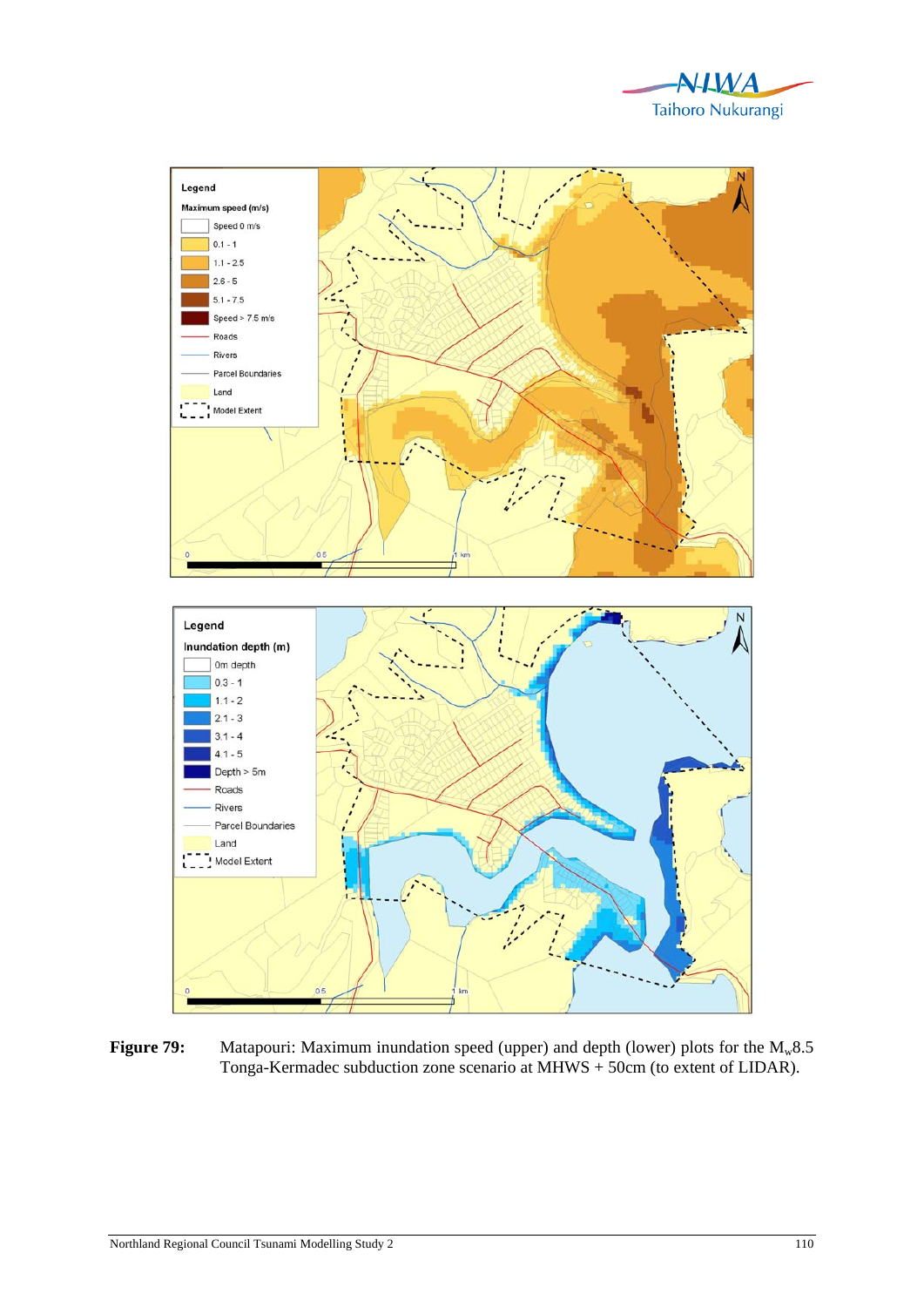



**Figure 80:** Matapouri: Maximum inundation speed (upper) and depth (lower) plots for the M<sub>w</sub>9.0 Tonga-Kermadec subduction zone scenario at MHWS (to extent of LIDAR).